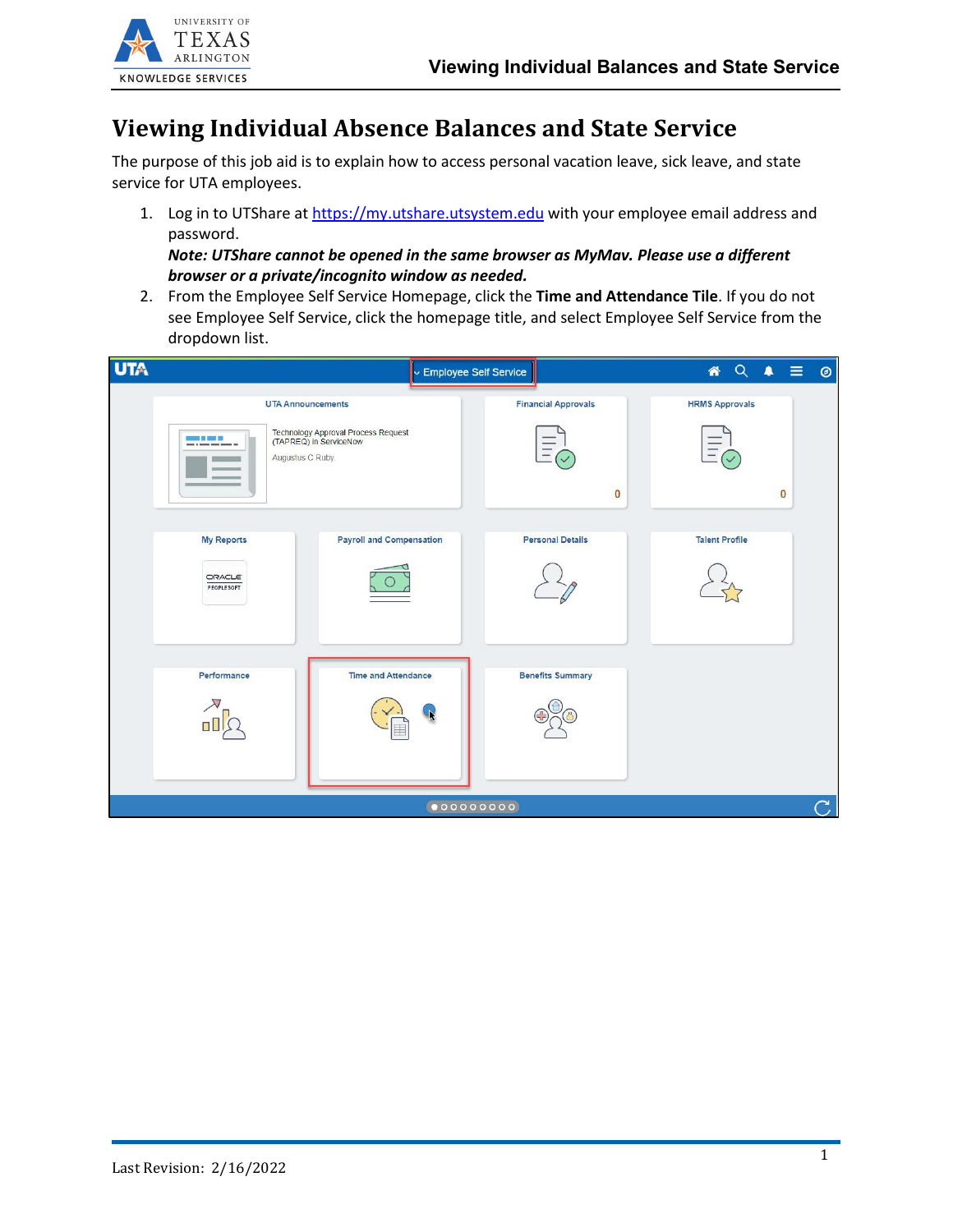

- 3. The following message will be displayed, *"Timesheet not enabled. Proceed to Comp/Absence balances. (32003,23) UTEP employees only. You may also proceed to Request/Cancel Absence Options."* This message simply informs you that UTA does not use self-service for employee's time.
- 4. Click **OK.**
- 5. From this screen, a user can view the most up to date comp time and absence balances by clicking the appropriate tabs below the current time sheet.

| < Employee Self Service                        |                                                                         | <b>Time and Attendance</b>                                                                                                                                          |
|------------------------------------------------|-------------------------------------------------------------------------|---------------------------------------------------------------------------------------------------------------------------------------------------------------------|
| <b>Timesheet</b>                               | <b>Timesheet</b>                                                        |                                                                                                                                                                     |
| My Time Summary                                | <b>Augustus Ruby</b>                                                    | Employee ID 1000433597                                                                                                                                              |
| [7] Request Absence                            | <b>Business Support Analyst II</b><br><b>Actions</b>                    | Empl Record 0<br>Earliest Change Date 03/01/2022                                                                                                                    |
| Cancel Absences                                | <b>Select Another Timesheet</b>                                         |                                                                                                                                                                     |
| <b>Compensatory Time</b>                       | View By Week                                                            | Previous Week Next Week<br>$r_{\omega}$                                                                                                                             |
| Payable Time Detail                            | Date 02/14/2022                                                         | Print Timesheet Punch Timesheet<br>Reported Hours 0.00                                                                                                              |
| View Requests                                  |                                                                         |                                                                                                                                                                     |
| <b>CE</b> Extended Absence History             | From Monday 02/14/2022 to Sunday 02/20/2022<br><b>Mon</b><br><b>Tue</b> | Timesheet not enabled. Proceed to Comp/Absence balances. (32003,23)<br><b>Total</b><br>UTEP employees only. You may also proceed to Request/Cancel Absence options. |
| <b>Leave Transfer Requests</b><br>$\checkmark$ | 2/14<br>2/15<br>Ш                                                       | 3<br>OK                                                                                                                                                             |
| Monthly Schedule                               |                                                                         |                                                                                                                                                                     |
| $\sqrt{5}$<br>Absence Balance Details          |                                                                         |                                                                                                                                                                     |
|                                                | Submit                                                                  |                                                                                                                                                                     |
|                                                | <b>Reported Time Status</b><br>Summary                                  | Leave / Compensatory Time<br>Absence<br>Payable Time<br>Exceptions                                                                                                  |

#### Leave and Compensatory Time Balances  $@$

| 压<br>⌒<br>u      |                 |                         |                        |                        |                    | $1 - 1$ of $1 \times$ |
|------------------|-----------------|-------------------------|------------------------|------------------------|--------------------|-----------------------|
| <b>Plan Type</b> | Plan            | <b>Recorded Balance</b> | <b>Minimum Allowed</b> | <b>Maximum Allowed</b> | <b>View Detail</b> |                       |
| Comp Time        | <b>STRAIGHT</b> | 0.00                    |                        |                        | læ.                |                       |

#### **Absence Entitlement Balances**

| $\overline{\mathbb{H}}$ |                            |             |            | 1-2 of $2 \sqrt{ }$   |
|-------------------------|----------------------------|-------------|------------|-----------------------|
| <b>Entitlement Name</b> | Balance as of 01/31/2022** | <b>From</b> | To         | <b>Accrual Period</b> |
| <b>Sick Leave</b>       | 119.00 Hours 09/01/2021    |             | 08/31/2022 | Year to Date          |
| Vacation Leave          | 204.25 Hours 09/01/2021    |             | 08/31/2022 | Year to Date          |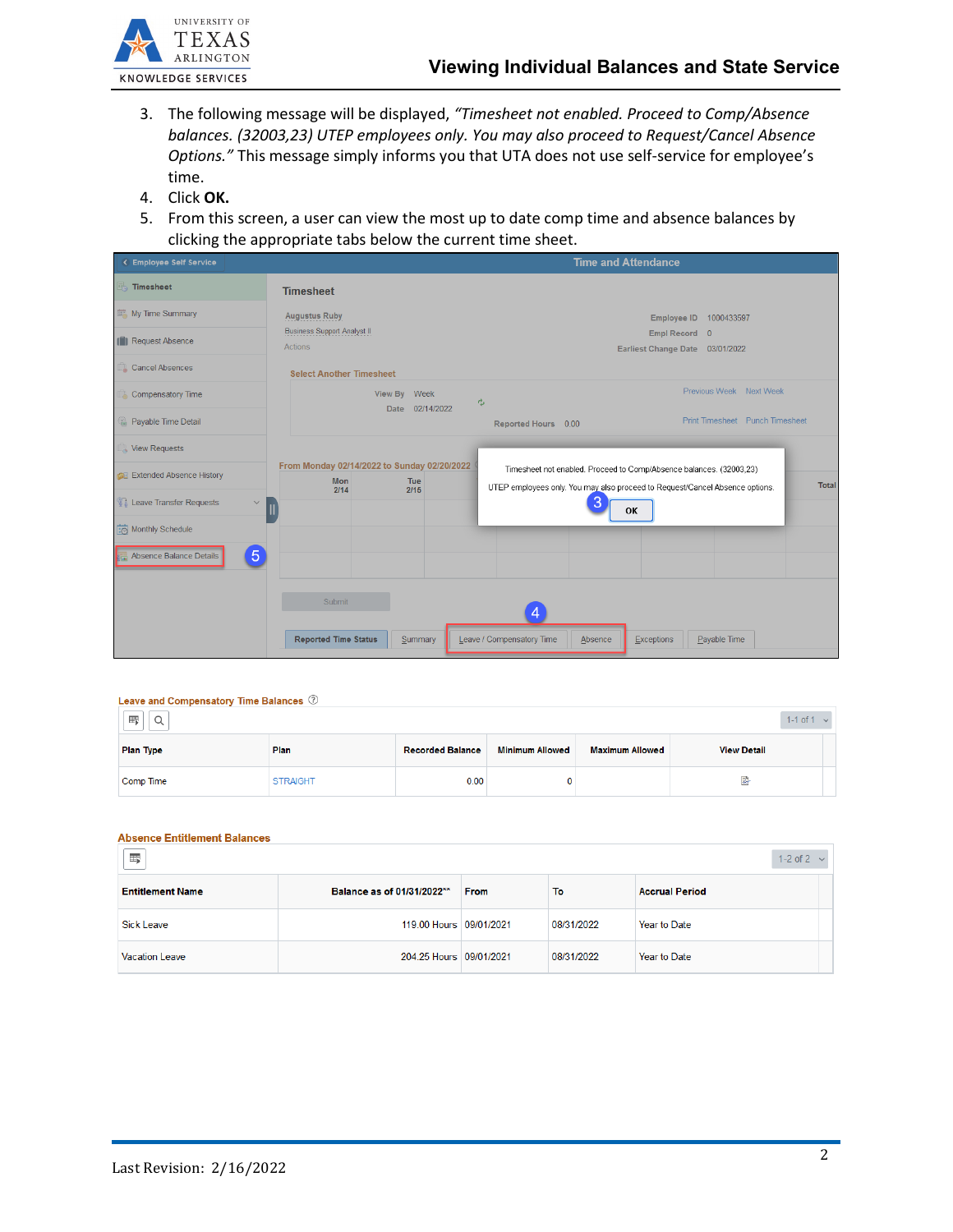

- 6. For more detailed and historical information, click **Absence Balance Details** from the navigation bar on the left side of the screen.
- 7. Depending on job classification, different tabs may be populated or displayed.
- 8. State Service Months are listed at the top of the screen. More detailed information can be viewed under the State Service tab.
- 9. Sick Leave accruals are listed on the Sick Leave tab.
- 10. Vacation leave accruals are listed on the Vacation Leave tab.

| < Employee Self Service                 | <b>Time and Attendance</b><br>$\overline{\phantom{a}}$           |                         |                                |                                                    |                                                              |                                                          |  |
|-----------------------------------------|------------------------------------------------------------------|-------------------------|--------------------------------|----------------------------------------------------|--------------------------------------------------------------|----------------------------------------------------------|--|
| Timesheet                               | <b>Absence Balance Summary</b><br><b>Absence Balance Details</b> |                         | Allowable Carryover Details    | Personal Workforce Summary<br><b>State Service</b> |                                                              | <b>Retirement Program</b>                                |  |
| <b>My Time Summary</b>                  | Name                                                             |                         | <b>Employee ID#</b>            | <b>Continued Bank</b>                              | <b>Employee Record</b>                                       | $\mathbf{0}$                                             |  |
| <b>ID</b> Request Absence               | <b>Department ID#</b>                                            |                         | <b>Employee Classification</b> | <b>CL</b>                                          | <b>Payroll Status</b>                                        | Active                                                   |  |
|                                         | <b>State Service Months</b>                                      | 118                     | <b>Last Period Finalized</b>   | 01/16/2022                                         | 6-Month Service Eligible<br>8<br>9                           | Yes                                                      |  |
| <b>Cancel Absences</b>                  | <b>Outstanding Performance Exmplr</b>                            | Bereavement             | Comp Time Straight             | Jury Duty<br>Comp Time Overtime                    | Sick Leave<br><b>Vacation Leave</b>                          |                                                          |  |
| Compensatory Time                       | <b>Balance As of Date</b>                                        | <b>Previous Balance</b> | <b>Take Hours</b>              | <b>Accrued Hours</b>                               | Personalize   Find   View All   2  <br><b>Adjusted Hours</b> | First $\bigcirc$ 1-4 of 4 Last<br><b>Current Balance</b> |  |
|                                         | 02/01/2022<br>01/16/2022                                         | 0.00<br>0.00            | 0.00<br>0.00                   | 0.00<br>0.00                                       | 0.00<br>0.00                                                 | 0.00<br>0.00                                             |  |
| Payable Time Detail                     | 01/01/2022                                                       | 0.00                    | 0.00                           | 0.00                                               | 0.00                                                         | 0.00                                                     |  |
| <b>TA View Requests</b>                 | 12/16/2021                                                       | 0.00                    | 8.00                           | 8.00                                               | 0.00                                                         | 0.00                                                     |  |
| <b>B</b> Extended Absence History       | Change Job Record                                                |                         |                                |                                                    |                                                              |                                                          |  |
| Leave Transfer Requests<br>$\checkmark$ |                                                                  |                         |                                |                                                    |                                                              |                                                          |  |
| Monthly Schedule                        |                                                                  |                         |                                |                                                    |                                                              |                                                          |  |
| Absence Balance Details                 |                                                                  |                         |                                |                                                    |                                                              |                                                          |  |

## **State Service**

After clicking the State Service tab, further details such as State Service Start Date and exact state service months and days are displayed.

| <b>Time and Attendance</b>                                                                                              |                                                                                                                                              |                 |                          |              |                       |                |                                                                 |         |                                                                                           |  |
|-------------------------------------------------------------------------------------------------------------------------|----------------------------------------------------------------------------------------------------------------------------------------------|-----------------|--------------------------|--------------|-----------------------|----------------|-----------------------------------------------------------------|---------|-------------------------------------------------------------------------------------------|--|
|                                                                                                                         | D<br>Absence Balance Summary<br>Absence Balance Details<br>Allowable Carryover Details<br>Personal Workforce Summary<br><b>State Service</b> |                 |                          |              |                       |                |                                                                 |         |                                                                                           |  |
| <b>Total State Service</b><br><b>Person ID</b><br><b>Company ARL</b><br><b>Commission Date</b><br>As Of Date 02/01/2022 |                                                                                                                                              |                 |                          |              |                       |                |                                                                 |         |                                                                                           |  |
|                                                                                                                         | <b>State Service Periods</b>                                                                                                                 |                 |                          |              |                       |                |                                                                 |         | First $\bigcirc$ 1 of 1 $\bigcirc$ Last<br><b>Personalize</b>   Find   <b>Personalize</b> |  |
|                                                                                                                         | <b>Start Date</b>                                                                                                                            | <b>End Date</b> |                          |              | <b>Service Months</b> |                | <b>Service Days</b><br><b>Agency Code</b><br><b>Agency Name</b> |         |                                                                                           |  |
|                                                                                                                         | 1 03/19/2012                                                                                                                                 |                 |                          |              |                       | 118            |                                                                 | 14 0714 | <b>UTARL</b>                                                                              |  |
|                                                                                                                         | State Service<br>Longevity                                                                                                                   |                 | Months 118<br>Months 118 |              | Days 14<br>Days 14    |                |                                                                 |         | <b>Six Months Continuous Service</b>                                                      |  |
|                                                                                                                         | <b>Hazardous Duty</b>                                                                                                                        |                 | <b>Months</b>            | $\mathbf{0}$ | Days                  | $\mathbf 0$    |                                                                 |         | Last Update Date/Time 02/11/22 10:00:32PM                                                 |  |
|                                                                                                                         | Post Retirement State Service                                                                                                                |                 | <b>Months</b>            | $\mathbf{0}$ | Days                  | $\overline{0}$ |                                                                 |         | by UTZBATCH-UTZ                                                                           |  |
|                                                                                                                         | Post Retirement Hazardous                                                                                                                    |                 | <b>Months</b>            | $\mathbf{0}$ | Days                  | $\overline{0}$ |                                                                 |         |                                                                                           |  |
|                                                                                                                         | <b>Total State Service</b>                                                                                                                   |                 | Months 118               |              | Days 14               |                |                                                                 |         |                                                                                           |  |
|                                                                                                                         |                                                                                                                                              |                 |                          |              |                       |                |                                                                 |         |                                                                                           |  |